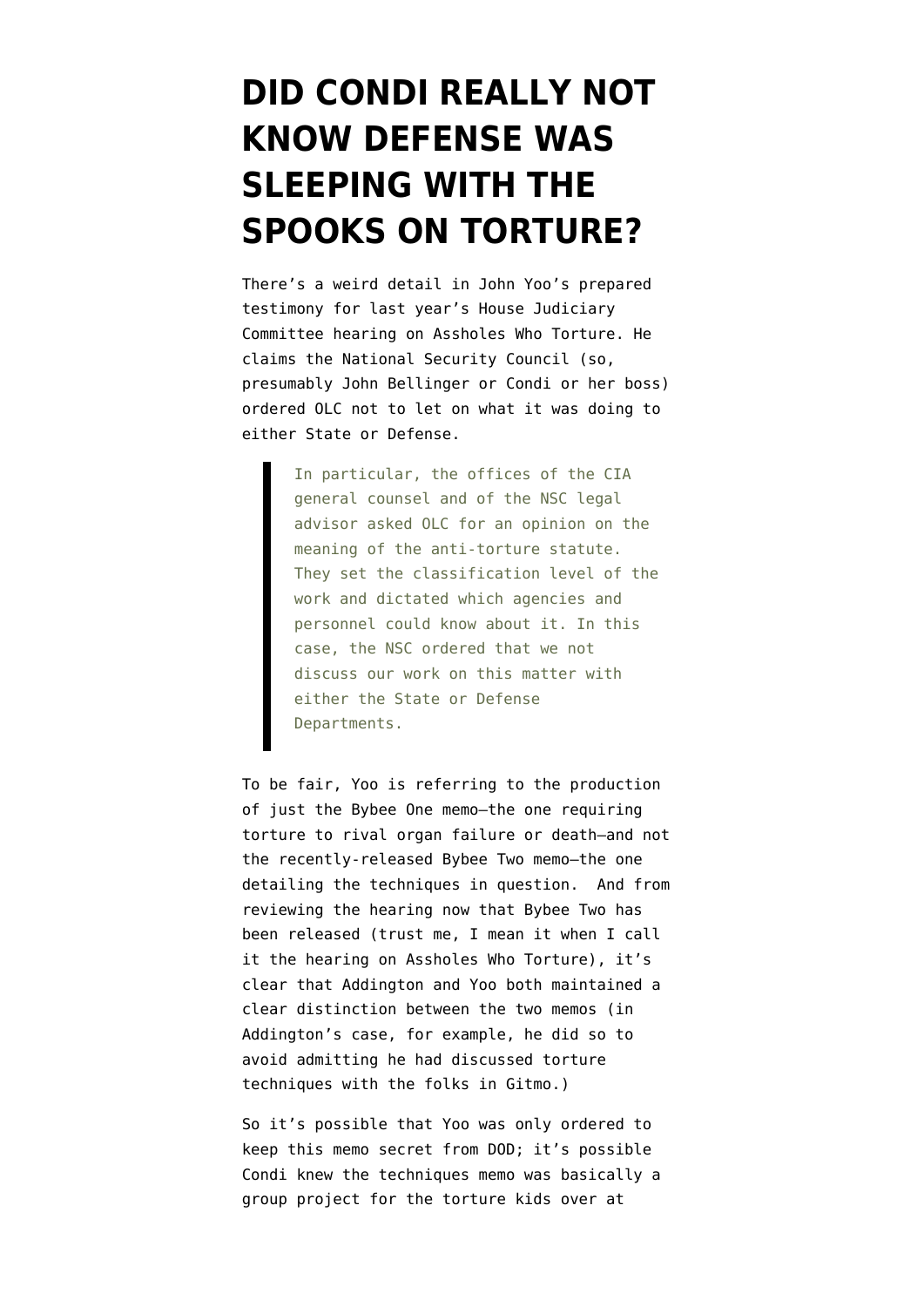Defense and CIA.

But with this weird detail in mind, I find another weird detail from the [Senate Armed](http://armed-services.senate.gov/Publications/Detainee%20Report%20Final_April%2022%202009.pdf) [Services Report](http://armed-services.senate.gov/Publications/Detainee%20Report%20Final_April%2022%202009.pdf) even weirder. Both DOD's Jim Haynes and CIA's John Rizzo kind of sort of take credit for passing the material from JPRA to Yoo and friends at OLC. Here's Haynes:

> Mr. Haynes also recalled that he may have been "asked that information be given to the Justice Department for something they were working on," which he said related to a program he was not free to discuss with the Committee, even in a classified setting.

## And here's Rizzo:

According to Acting CIA General Counsel John Rizzo, the techniques that the OLC analyzed in the Second Bybee memo were provided by his office. In his testimony before the Senate Select Committee on Intelligence, Mr. Rizzo stated that his office was "the vehicle" for getting the interrogation practices analyzed in the Second Bybee memo to the Department of Justice.

These aren't necessarily contradictory. Maybe Haynes said to Rizzo, "I don't have any reason to go over to DOJ right now, and besides, I'm pre-emptively hiding from all prosecutors. Can you bring it over?" (Though it seems like it'd be Rizzo's job to "vehicle" it over anyway, since it was his agency asking for the torture okay.)

But the possibility that Condi didn't know DOD and CIA were working hand in "take the gloves off" on torture, plus the squirmy way Haynes and Rizzo appear to want to hide who actually brought the documents over, makes me wonder how much Condi is discovering in the SASC report.

It goes without saying, though, that I'm